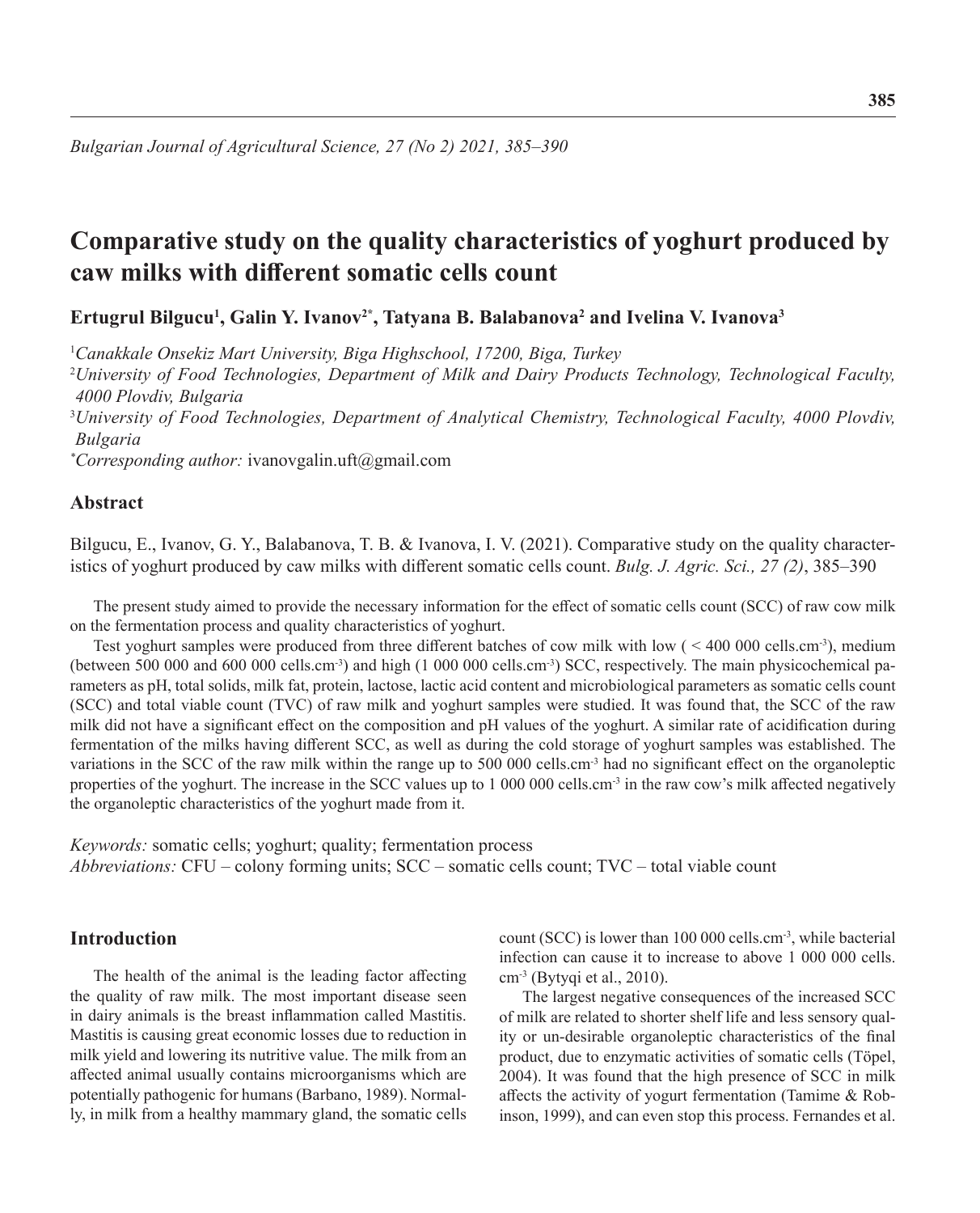(2007) studied the effect of SCC in raw milk on the chemical and physical properties of yogurt. The authors suggested that raw milk used to produce yoghurt should not contain more than 400 000 cells.cm<sup>-3</sup>. Rogers et al. (1994) stated that the sensory qualities of yogurt produced from milk with low SCC were superior to yogurts made from milk with high SCC. Oliveira et al. (2002) reported for decrease in the sensory quality of yoghurt produced from milk with more than 800 000 cells.cm-3. According to the authors the grades for consistency and taste of yoghurt samples decreased progressively from day 10 after production to day 30 of storage at 5 °C. Bulca et al. (2016) did not found a significant effect of the SCC of raw milk ranging from 52 000 to 585 000 cells. cm-3 on the sensory characteristics of the yoghurt.

The information about the influence of SCC on the quality of fermented milks is insufficient. Furthermore, there are no studies on the possible effects of SCC on dynamics of the fermentation process during yoghurt production and storage. Therefore, the aim of the present work was to determine the effects of SCC levels in raw cow milk on the fermentation process and quality characteristics of yoghurt.

## **Materials and Methods**

#### *Milk samples*

Raw bulk milk samples were collected from small-scale dairy farms affiliated with Diary Producer Associations in Biga district of Çanakkale province. Samples were brought to the laboratory of Çanakkale Onsekiz Mart University-Biga Highschool (Turkey) at 4°C. SCC, TVC and composition of milk samples were measured. All analyses of raw milk were carried out in triplicate. For experimental yoghurt samples preparation were selected three different batches of raw milk with low  $(< 400 000$  cells.cm<sup>-3</sup>), medium (between 500) 000 and 600 000 cells.cm-3) and high (1 000 000 cells.cm-3) SCC, respectively.

#### *Yoghurt samples*

Yoghurt samples were produced with traditional methods from cow milks with different SCC according to the fallowing procedure: the raw milks from three batches (L, M and H) were accepted into the pilot dairy processing plant of Çanakkale Onsekiz Mart University-Biga Highschool (Turkey) and clarification and fat ratio standardization procedures were performed at 55-60°C. After homogenization at 55°C under 180 kg/cm<sup>2</sup> pressure, the standardization is carried out by evaporation method up to 14% dry matter ratio. Milk was pasteurized at 90°C for 15 min and cooled down to 45-46°C, the fermentation temperature. Yogurt starter culture (2 %) consisting of *Streptococcus thermophilus* (70%)

and *Lactobacillus bulgaricus* (30%) bacteria is added in a process tank. After mixing inoculated milk was packaged in containers and incubated at 44-45°C until pH value reaches 4.40. At the end of the incubation, the yogurts were cooled down to approximately 4°C and then stored at the same temperature for 15 days.

## *Determination of SCC and chemical composition of raw milk*

Bactocount IBCm (Bentley Instrument, USA) device was used for SCC determination. The milk fat, protein, lactose and total solids content of studied milk samples were measured by using Infrared Milk Analyzer 150 (Bentley Instrument, USA). The instrument was calibrated with certified reference milk samples from Italy Acredite Dairy Laboratories A.I.

### *Microbiological analysis*

Total viable count (TVC) was determined by using Plate Count Agar medium according to ISO 4833-2:2013. Inoculated petri dishes were subjected to incubation at  $30^{\circ}$ C for 48 to 72 hours and colony forming units (CFU) were counted on petri dishes.

#### *Physicochemical analysis of yoghurt*

The milk fat, protein, lactose and dry matter content of studied yoghurt samples were measured by using Infrared Milk Analyzer 150 (Bentley Instrument, USA). рН values were measured by pH meter. Lactic acid content of milk and yoghurt samples was determined by titration method according to BNS 1111-80.

#### *Sensory analysis*

The evaluation of the sensory quality of yoghurt samples was performed with 25 consumers, randomly selected by age, gender and social status. The consumers expressed their opinion by means of hedonic scale. The color, thickness (by spoon), thickness (by taste of mouth), aroma and taste of the yoghurt samples were determined using a five point hedonic scale from  $1 =$  dislike a lot to  $5 =$  like a lot. Tests were repeated three times. Preferred characteristics were visual and natural thickness, mild sour taste, smooth structure, strength and resistance of the coagulum and clear creamy color. Non-preferred characteristics were stickiness, serum separation, gas indication, high thickness, rough structure, very sour, sweet and/or salty metallic flavor, weak aroma, neutral taste.

#### *Statistical analysis*

Computer processing of the results was performed by us-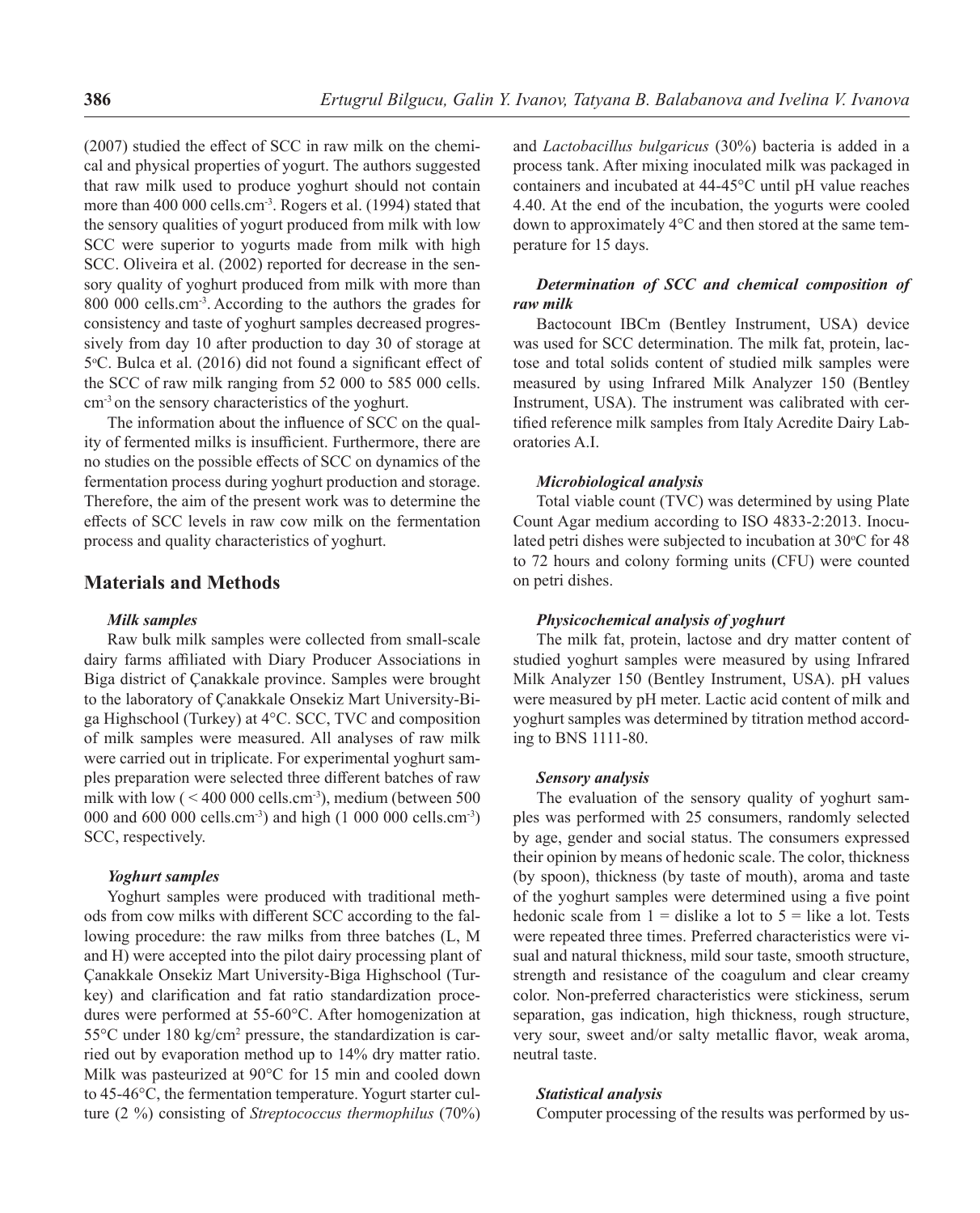ing the program Microsoft Excel 2010. All determinations were carried out in triplicate and data were subjected to analysis of variance (ANOVA). ANOVA was carried out with the General Linear Models (GLM) with a significant level of P < 0.05 (Draper & Smith, 1998). The Fischer's test with a significant difference set at  $P < 0.05$  was used to compare sample values (Kenward, 1987).

# **Results and Discussion**

## *Physicochemical and microbiological analysis of raw milk and yoghurt samples with different SCC*

The results of the physicochemical and microbiological analysis of the raw milk used for obtaining the test samples of yoghurt have been presented in Table 1. The three batches of raw milk used were marked as L, M and H and were characterized by a low, medium and high SCC, respectively. Similar tendencies were observed in the TVC values, which confirmed the existence of a correlation between these two indicators.

It was evident (Table 1) that regardless of the differences in the SCC and the total viable count, the main milk components such as milk fat, proteins and lactose had similar content in the three batches. The pH (pH) values and the lactic acid concentration in the test samples were within the admissible limits for raw cow's milk. The pH values were lower  $(P < 0.05)$  and the lactic acid concentration was higher (P) < 0.05) in raw milk batch H compared to the other batches. This could be attributed to the occurrence of more intensive microbiological processes in these samples, which was also indicated by the high TVC of up to  $9.4 \times 10^5$  CFU.cm<sup>-3</sup> established in the raw milk of batch H. The differences observed in TVC were probably due to the different hygienic conditions of milk handling. Poor hygiene during the raising and milking of animals is related both to the higher percentage of mastitis, the higher SCC respectively, and to the increased microbial contamination of milk (Rysanek et al., 2007).

The results of the physicochemical analysis of the yoghurt test samples have been presented in Table 2.

It can be seen that the three batches of fermented milk were characterized by similar values of the dry matter, milk fat, protein and lactose content. No statistically significant differences ( $P < 0.05$ ) were established in the pH values and the lactic acid content. The results obtained showed that the SCC values in the raw milk did not have a significant effect on the content of the main components, the pH and the lactic acid concentration in the yoghurt.

# *Fermentation process development during production and storage of yoghurt samples produced from raw milk with different SCC*

The changes in the pH values, the lactic acid and residual lactose concentration during the coagulation of the test samples have been presented in Figure 1, Figure 2 and Figure 3. A significant ( $P < 0.05$ ) decrease in pH from 6.58 $\pm$ 0.05 to 4.38±0.04, and a respective increase in lactic acid concentration ( $P < 0.05$ ) from  $0.18 \pm 0.02$  % to  $0.68 \pm 0.01$  % were observed. No statistically significant differences ( $P < 0.05$ ) were established in the values of these indicators during the different stages of the fermentation process occurring in the three milk batches. These data indicated a similar rate of fermentation in the milks having different SCC.

The milk coagulation time was 4 hours for all test samples. The residual lactose amount at the end of the coagulation varied within the 3.81±0.07 % range. The results obtained showed that the SCC in the raw milk did not have any significant effect on the acidification capacity of lactic acid bacteria of the *Lb. delbrueckii* subsp. *bulgaricus* and *S. ther-*

| Table 1. Microbiological and physicochemical characteristics of raw milk used for production of yoghurt samples |  |  |  |  |  |
|-----------------------------------------------------------------------------------------------------------------|--|--|--|--|--|
|-----------------------------------------------------------------------------------------------------------------|--|--|--|--|--|

| Characteristics | SCC,         | TVC, CFU.           | Dry matter,   | Fat.          | Proteins, | Lactose, | pH   | Lactic acid,  |
|-----------------|--------------|---------------------|---------------|---------------|-----------|----------|------|---------------|
|                 | $cells.cm-3$ | $cm^{-3}$           | $\frac{0}{0}$ | $\frac{0}{0}$ | $\%$      | $\%$     |      | $\frac{0}{0}$ |
| Samples         |              |                     |               |               |           |          |      |               |
| Batch L         | 377 000      | $3.3.10^{5}$        | 12.18         | 3.52          | 3.27      | 4.49     | 6.68 | 0.162         |
| Batch M         | 519 000      | $4.5.10^{5}$        | 12.39         | 3.64          | 3.26      | 4.59     | 6.63 | 0.169         |
| Batch H         | 000 000      | 9.4.10 <sup>5</sup> | 12.40         | 3.73          | 3.30      | 4.47     | 6.62 | 0.176         |

|  | Table 2. Physicochemical characteristics of yoghurt samples |  |
|--|-------------------------------------------------------------|--|
|  |                                                             |  |

| Characteristics | Dry matter,   | Fat.          | Proteins,     | Lactose,      | pH   | Lactic acid,  |
|-----------------|---------------|---------------|---------------|---------------|------|---------------|
|                 | $\frac{0}{0}$ | $\frac{0}{0}$ | $\frac{0}{0}$ | $\frac{0}{0}$ |      | $\frac{0}{0}$ |
| Samples         |               |               |               |               |      |               |
| Batch L         | 13.20         |               | 3.28          | 3.77          |      | 0.680         |
| Batch M         | 13.26         | 3.7           | 3.27          | 3.87          | 4.35 | 0.682         |
| Batch H         | 13.25         | 3.8           | 3.35          | 3.75          | 4.38 | 0.684         |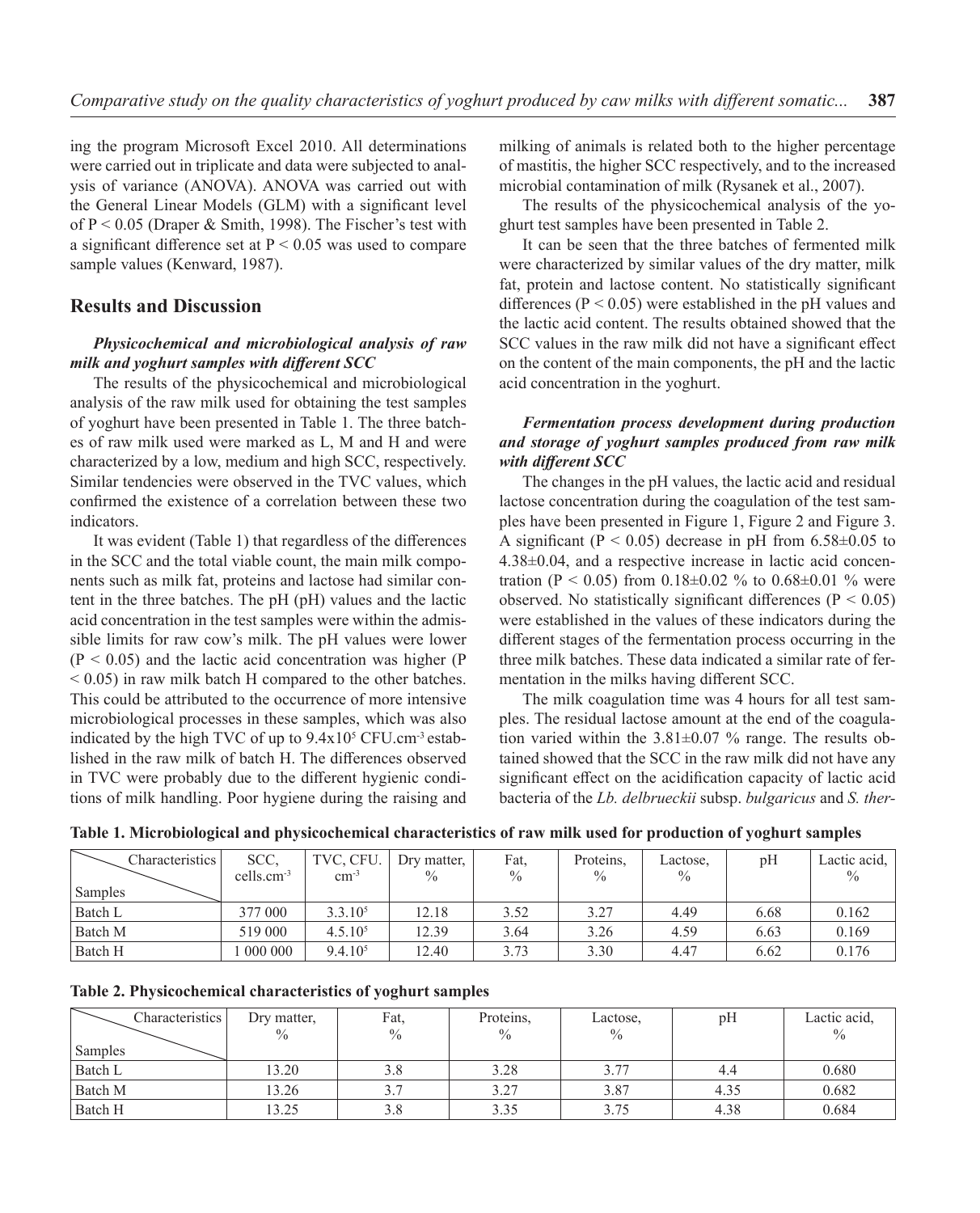

**residual lactose concentrations during coagulation of milk samples from batch L**



**Fig. 2. Changes in the pH values, lactic acid and residual lactose concentrations during coagulation of milk samples from batch M**



**Fig. 3. Changes in the pH values, lactic acid and residual lactose concentrations during coagulation of milk samples from batch H**

*mophilus* starter culture. Similar conclusions were made by Fernandes et al. (2007), who did not find any statistically significant effect of the SCC on the titratable acidity, pH, fat and total nitrogen content, and proteolysis index in the yoghurt.

The changes in the pH values, the lactic acid and residual lactose concentrations during the storage of the three batches of fermented milk (L, M and H) have been presented in Figure 4, Figure 5 and Figure 6.

During the 15 days of storage, a slight decrease in the pH  $(P < 0.05)$  values from 4.18±0.05 to 3.45±0.04 on average, and a respective increase in lactic acid concentration (Р < 0.05) from  $0.83 \pm 0.03$  % to  $1.33 \pm 0.04$  % on average were observed. These data showed that, though at a slower rate, the fermentation process continued during the cold storage **of the fermentation process continued during the cold storage**<br>**Fig. 1. Changes in the pH values, lactic acid and** <sup>the</sup> fermented milks. In the present study, no statistical-<br>**Fig. 1. Changes in the pH values, lactic a** 



**Fig. 4. Changes in the pH values, lactic acid and residual lactose concentrations during cold storage of yoghurt samples from batch L**



**Fig. 5. Changes in the pH values, lactic acid and residual lactose concentrations during cold storage of yoghurt samples from batch M**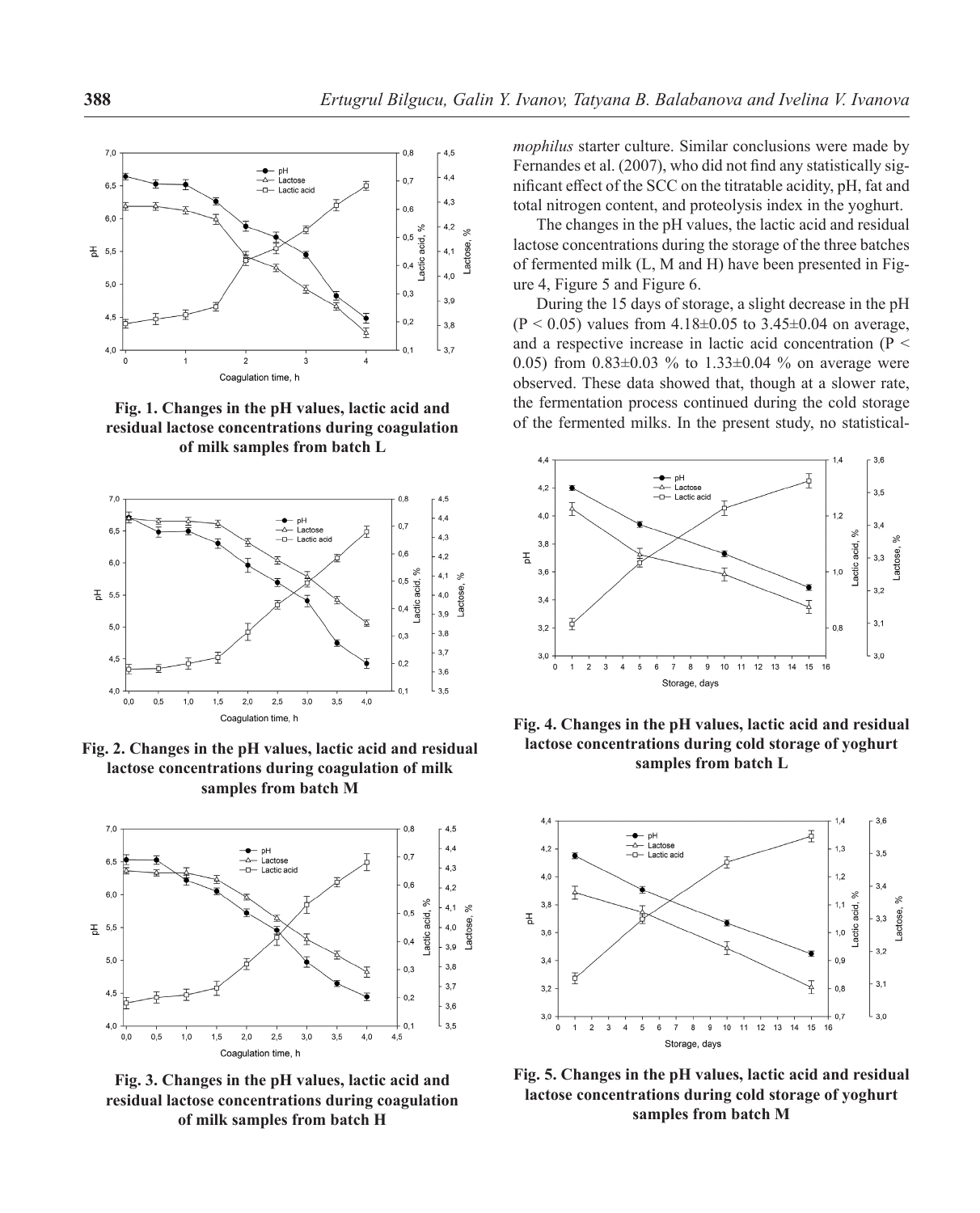



ly significant differences ( $P < 0.05$ ) were established in the pH values, the lactic acid and residual lactose concentrations at the different cold storage stages of the test samples. The residual lactose content at the end of the storage of the three fermented milk batches varied within the 3.46±0.04 % range. These data indicated a similar rate of post-acidification in the milks having different SCC. Therefore it could be assumed that the values of this indicator had no significant effect on the post-acidification of the lactic acid bacteria of the *Lb. delbrueckii* subsp. *bulgaricus* and *S. thermophilus*  starter culture.

The dependences established within the current study were in conformity with the results obtained by other authors. According to Fernandes et al. (2007) and Oliveira et al. (2002), the SCC levels in cow's milk did not have any considerable effect on the pH values, titratable acidity, milk fat and protein content, or the microbiological characteristics of the yoghurt obtained.

## *Sensory analysis*

The results on sensory evaluation of the yoghurt test samples at the end of cold storage have been presented in Figure 7. In this study, no statistically significant ( $P < 0.05$ ) differences were established in the organoleptic scores of the yoghurts in these batches. This showed that the variations in the SCC in the raw milk within the range up to 500 000 cells. cm-3 had no significant effect on the organoleptic properties of the yoghurt.

The results obtained in this study (Figure 7) showed that the total sensory evaluation scores on the yoghurts produced from raw milk with a higher SCC (batch H) were considerably lower ( $P < 0.05$ ) than those of batches L and M. The





colour evaluations were an exception since no statistically significant (P < 0.05) differences were established in color scores of all test samples. The most significant effect of the SCC was observed with the thickness and aroma characteristics. A possible explanation could be the negative effect of the increased somatic cell concentration on the carbonyl compound profile in the yoghurt demonstrated mainly in the lack of well-expressed aroma of the finished product. The looser coagulum of the yoghurt made from milk with a higher SCC is also a common flaw (Fernandes et al., 2007; Oliveira et al., 2002). This was also the reason for the lower organoleptic score on this indicator for the batch H test samples. Though to a lesser extent, the increased SCC had a negative effect on the taste and texture of the yoghurt. The results made it evident that the increase in the SCC values exceeding 500 000 cells.cm-3 in the raw cow's milk affected negatively the organoleptic characteristics of the yoghurt made from it. Oliveira et al. (2002) also reported lower organoleptic scores for yoghurt made from raw cow's milk with a SCC of over 800 000 cells.cm-3. The scores on the texture and taste of the samples studied showed a progressive decrease between the 10<sup>th</sup> and the 30<sup>th</sup> day of the cold storage.

# **Conclusions**

The results obtained in the present study showed that the SCC values of the raw milk did not have a significant effect on the yoghurt composition. A similar rate of acidification